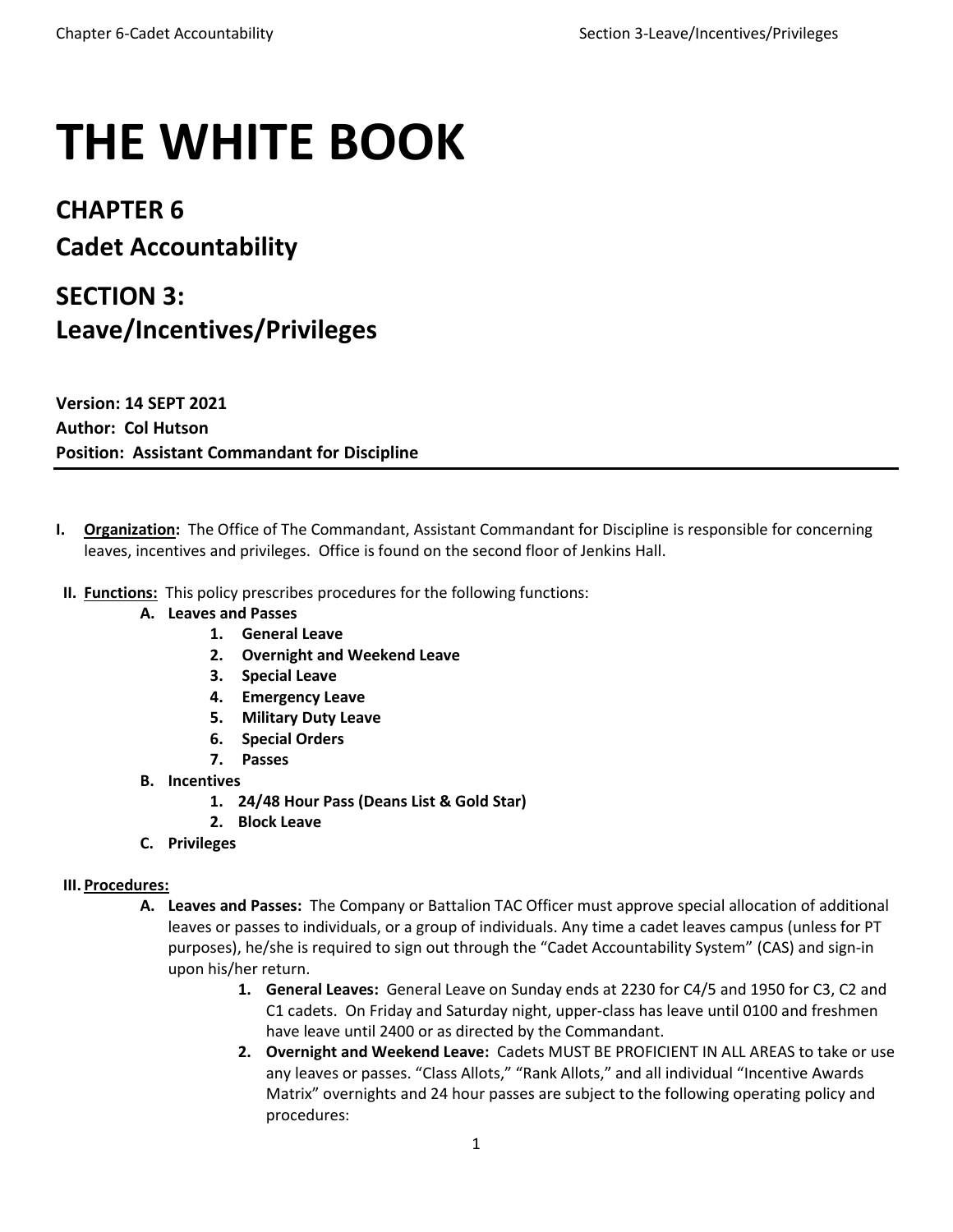- i. **Requests:** Cadets must request individual Overnights through CAS. These leaves include Class Allots, Rank Allots, and Incentives (see the matrix charts at end of section) the cadet must have unused leave available and be proficient. The approval authority for these leaves is automatic based upon leave balance. Cadets must signout in CAS under the leave they requested. Company Block Overnights must be requested on CAS. The authority for Company Block Leaves is the Cadet Company Commander with approval of the CO or BN TAC Officer.
	- a. Overnight Leaves may be requested for any Friday or Saturday night on an open weekend, and any Saturday night on a closed weekend-- except during an exam period or in conjunction with a furlough. Cadets may not depart for overnight leave until after the completion of their scheduled duties. The overnight begins after last duty on either day. If the overnight is taken on Friday night, it ends at the end of General Leave on Saturday for the appropriate class. If the overnight is taken on Saturday night, it ends at the end of General Leave on Sunday for the appropriate class.
- ii. **Class and Rank Allotments:** The number of Overnights authorized is based on "C" Status by the Registrar's Office and the official Rank Rosters maintained by the Commandant's Department.
- iii. Cadet Commanders**:** Are responsible for ensuring that there is cadet leadership presence in the barracks during the weekend and that the weekend Company Duty Team mission is properly conducted. Company Commanders must obtain approval from the Battalion TAC to miss Friday afternoon parade.
- **3. Special Leave:** If leave is necessary during the week (to include the 24 hour academic achievement passes awarded to Gold Star and Deans List cadets), a cadet must have an approved "Special Purpose Leave," Emergency Leave," or "Military Duty Leave" as described below.
	- i. **Special Purpose Leave:** When a Special Purpose Leave is granted, it is to be charged against the cadet's number of allotted leaves. If the cadet has no leaves available, the leave will generally not be approved unless unique or special circumstances exist. If classes, tests, assigned academic work, or other assigned duties are to be missed, the cadet must meet with the professor, to permit making up missed work. Special Purpose Leaves must be submitted online no later than five working days in advance of departure date, with the exception of emergencies. Special Purpose Leaves that may be approved by the Company or Battalion TAC are as follows:
	- ii. **Special Events:** While what constitutes a significant special event may vary among individuals and situations, it is the responsibility of the requestor to articulate to the TAC why the circumstances warrant missing a cadet duty. Requests must include the specific details of the event, the exact times and locations, the duties the cadet will miss, and the measures the cadet has taken to find a replacement for or to make-up the duties he or she will miss. The TAC will use this information to make a decision that optimizes the legitimate interests of both the cadet and The Citadel. An example of a request that meets this standard: "I request permission to attend my best friend's graduation from basic training at Fort Jackson. The ceremony begins at 0800 on Saturday. I request permission to leave after the parade Friday so I can spend the night in Columbia and be on post by 0730 on Saturday. I will miss the SMI but I have arranged to have my platoon leader inspect my room and me before I depart Friday afternoon and I will leave my room in MRI when I go".
	- iii. **Emergencies:** Serious illness or death in the family (considered "Emergency Special Leave".
	- iv. **Court Appearances:** Must have documentation to support request.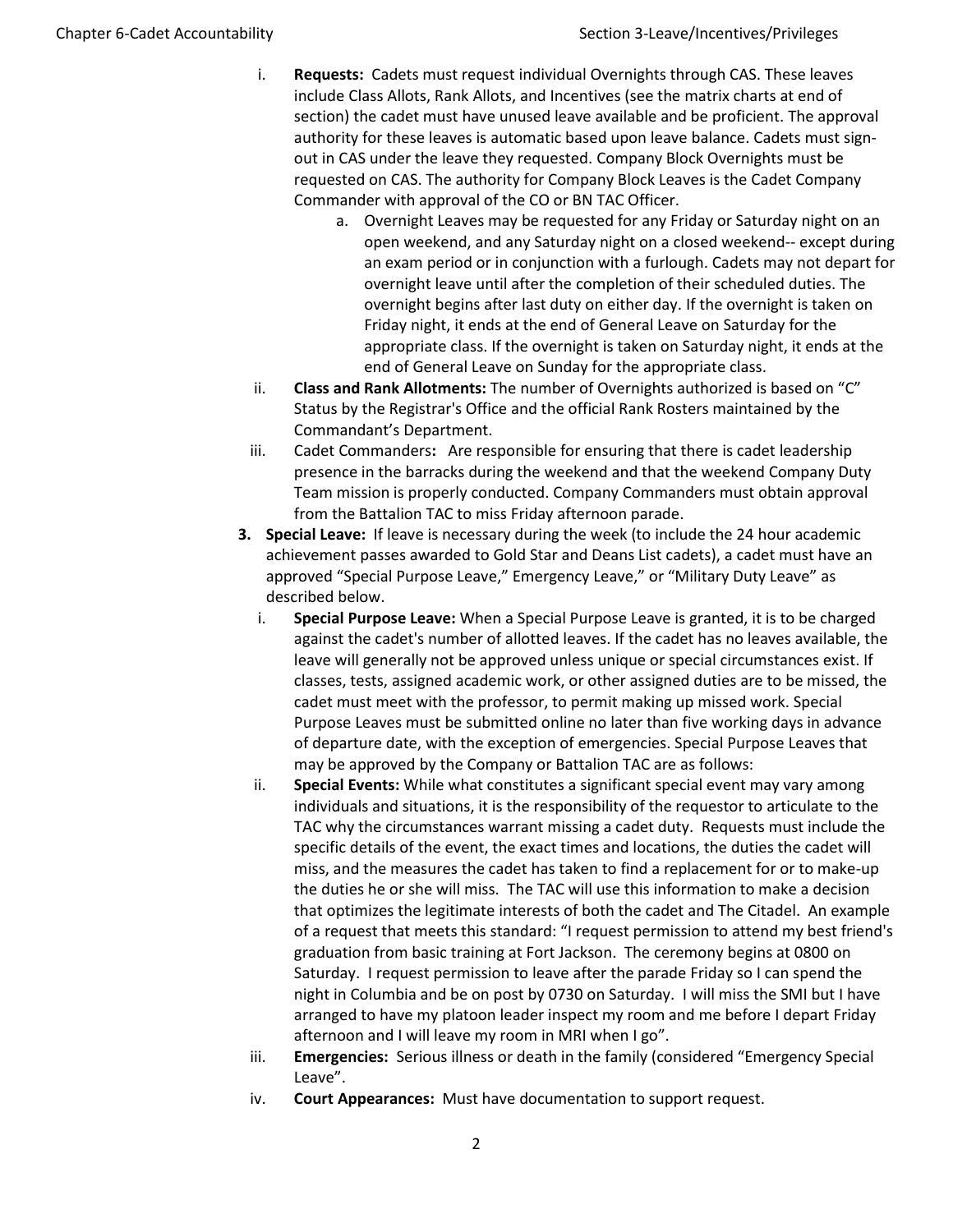- v. Counseling: Leaves for substance abuse counseling/classes or AA meetings must go through the Counseling Center and the cadet put on special orders.
- vi. **Medical Leave:** The Infirmary grants all Medical Leaves.
- vii. **Authority:** Requirements for any extensions to any leave/absence other than medical leave must have the approval of the appropriate TAC/COC or from the Commandant's Office. It is incumbent on the cadet to make this coordination, not the Cadet Chain of Command. The Cadet Chain of Command does not have the authority to approve extension of cadet leaves.
- **4. Emergency Leave:** TAC Officers or COCs may approve an emergency leave due to serious illness or death in the family or BN TAC approved person when necessary and/or outside of normal duty hours. These leaves may be granted to a cadet who has a death or serious illness (which requires hospitalization) in the immediate family or BN TAC approved person. The immediate family includes parents, grandparents, brothers, sisters, and other permanent members of the cadet's household. The length of Emergency Leave depends on the situation but is normally approved for periods that include no more than five class days. Emergency Leaves are requested online through CAS. When an Emergency Leave is granted, the Commandant's Office is notified as soon as possible. Emergency Leaves may be charged to a cadet's leave account. If a cadet requires Emergency Leave that involves missing classes or duties and time does not permit the cadet to meet with the professor, the cadet is required to email each professor/instructor to inform them of the necessary absence. The TACs or COC may request proof that notification to the professor/instructor has been completed. An emergency contact number must be obtained and final approval of these leaves/passes rests with the Cadet Company Commander and Company or Battalion TAC Officer.
- **5. Military Duty Leave**: Cadets who are members of the Reserve Forces of the United States or a state National Guard Unit may be granted Military Duty Leave. Request for Military Leave must be submitted through CAS no later than Wednesday prior to the drill weekend. Military Duty Leave will begin concurrent with the date of the drill start time. Cadets will not be authorized overnight leaves as part of Military Drill unless distance to the Drill Location precludes returning to the barracks at night OR the military orders specify in writing that the individual is required to remain at the drill location overnight due to military requirements. Military Leave is not approved for departure before parade on Friday, unless the drill requires the cadet to be present on Friday evening and the distance to the drill site warrants release before parade. Cadets must return by the end of general leave on Sunday (1950) unless distance to the drill site precludes this. The drill location, unit, point of contact, telephone number, and drill start and end date and times will be clearly specified on CAS. Your BN or CO TAC may request a copy of orders. Military duty leave is not charged against a cadet's normal allocation of leaves, unless a cadet elects to take an Overnight or Weekend in conjunction with drill. Cadets will not change their normally scheduled drill dates for personal convenience, .i.e. open versus closed weekend. Cadets who do reschedule a normal drill weekend must reschedule for an open weekend. Cadets are not authorized to miss class to make up drill periods. Cadets are not normally released early on summer furlough to participate in annual training. If classes, examinations, or other assigned duties are to be missed, the cadet must meet with the professor, and the professor's written agreement to permit making up missed work may be requested by the BN or CO TAC. Final approval authority for these leaves is the Cadet Company Commander and Company or Battalion TAC Officer.
- **6. Special Orders:** All Special Orders are submitted thru the Special Orders System (SOS) on CAS*.* Special Leave will not be used for the following leave types:
	- i. **Event/Activity Special Orders:** The Faculty/Staff advisor of the activity requests these orders. When individual students or groups of students travel to participate in an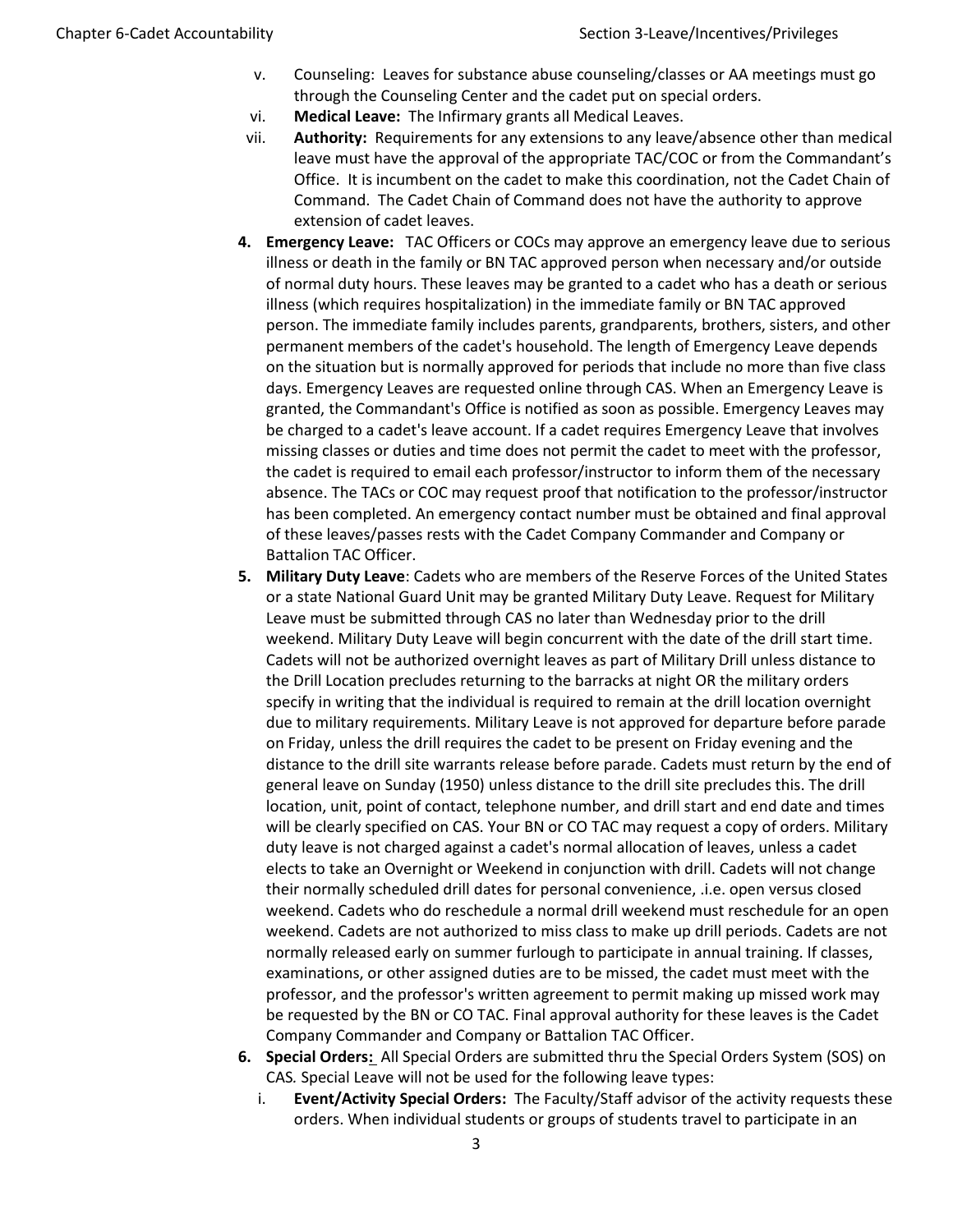activity related to confirmed membership in an approved Student Activity, Religious Group, or Club Sport, they may be granted Leave. Each year, the Director of Cadet Activities publishes a list of College-approved Cadet Clubs, Organizations and Religious Groups. The Health and PE Department Head publishes a list of approved Club Sports. Each of these activities and Club Sports has its own rules for membership or participation but must follow the rules and regulations as defined in White Book Chapter 4 Section I "Experiential Learning and Cadet Activities." Eligible cadets are authorized one event or activity each semester and must wear an authorized Citadel Cadet uniform as specified on the order. A cadet must be a member in good standing to be eligible to participate in these orders.

- ii. **Medical Leaves**: Cadets requiring medical leave must have the need verified by Infirmary Medical Personnel. The request must be submitted by the Infirmary to the Commandant's Office via the SOS. While categorized with Special Leaves, the Special Leave Form is not used for Medical Leaves. Medical appointments (Doctor or Dental) cannot be scheduled to take place 2 days before or after a scheduled holiday or furlough.
- iii. **Commandant/President Inspection:** The only Special Orders that may be approved for these Inspections are for NCAA teams.
- **7. Passes:**
	- i. **Charleston Pass:**
		- a. **Mondays:** Proficient C4/5 cadets will be allowed to leave after their last academic, military, and cadet duty (but not before 1300 hrs.) until 2230. Abuse of this privilege results in loss of the privilege. Approval authority is the Battalion TAC. The operating procedures require that eligible cadets sign out through CAS and sign-in upon their return.
		- b. **Wednesdays:** Gold Star cadets, Deans List cadets, and proficient C4/5 or higher cadets have one 2230 Charleston Pass each week (on Wednesday). Abuse of this privilege results in loss of the privilege. Approval authority is the Company TAC. *The following operating procedures apply:*
			- a) The 1SG will compile a list of all proficient cadets who are eligible to have leave (Gold Star, Dean's List, and proficient C4/5 cadets). To be proficient, C4/5 cadets must be proficient in all areas (academics, conduct, and physically).
			- b) The unit 1SG will receive the un-laminated leave cards. The 1SG will print the eligible cadet's name and unit on the appropriate leave cards.
			- c) If the cadet is not authorized a CP they will be reported to their company commander for appropriate disciplinary action.
			- d) Each week the 1SG will compare his/her list of proficient cadets with the punishment orders, physically deficient list, and the academic proficient list to ensure that all cadets on his/her initial list are still allowed to take a Charleston Pass. If they are not eligible, the deficient cadet is not authorized a CP until the cadet becomes proficient.
			- e) SGMs will serve the function of 1SG on battalion and regimental staffs in the distribution, collection, and the denial of leave cards.
			- f) MSGs and Supply SGTs will assist SGMs and 1st SGTs when they are not available in the duties of enforcement and collection of the leave cards.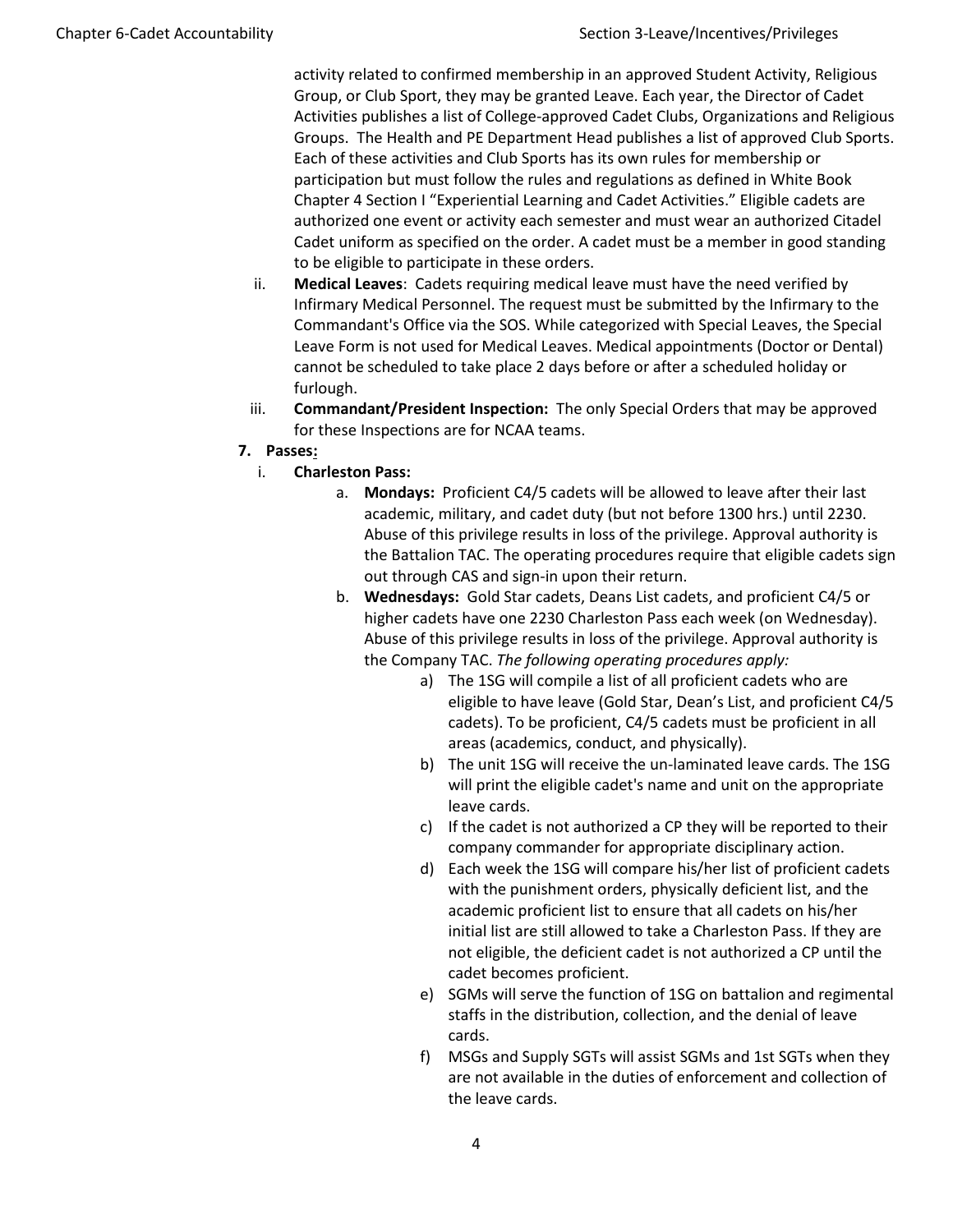- i. **24-Hour Pass:** All leaves are a 24 hour pass or a combination of no more than two 24 hour passes. This includes Incentive leaves like Gold Stars, Allotment leaves as annotated in paragraph A.2. above. The 24 hour passes that are earned academically to Dean's List and Gold Star cadets are the only incentives that qualify for missing classes or duties. Otherwise, the Special Leave Approval process must be completed. The 24hour passes cannot be used to miss any SMI, Commandant or President Inspection, nor can it be used in conjunction with a Furlough. Responsibility for final approval of these leaves/passes rests with the Cadet Company Commander and Company or Battalion TAC Officer.
- **B. Incentives:** Incentives are subject to the rules and regulations as described below and previously described in the chapter. To view the current AY Incentives, see the "Class Allots," "Rank Allots," and "Incentive Matrix" charts at the end of the chapter.
	- **Review:** This incentive policy will be reviewed and updated annually. Suggestions for changes should be forwarded directly to the Commandant, through the Cadet Chain of Command. Cadets are expected to review and be aware of the changes at the start of each academic year.
	- **Reward:** Individual and organizational pursuit of standards of excellence in the areas of academics, drill and ceremonies, physical fitness, community service, and discipline are a part of cadet life. This Incentive Policy is intended to reward individual cadets and cadet organizations as they achieve standards of excellence, and supplements those incentives already published in Cadet Regulations.
	- **Proficiency:** Cadets must be academic, conduct, and physically proficient to utilize Incentive Awards. These leaves will terminate at 1950 on Sunday.
	- **Fourth Class eligibility: C1** cadets are eligible to earn all incentive awards but cannot utilize them during the first semester (unless approved by the BN TAC). 1st Semester awards will be banked for the 2nd Semester.
		- **1. Deans List and Gold Stars:** 24 (Dean's List) and two 24 (Gold Star) cadets may request these online. If classes, tests, academic work, or other assigned duties are to be missed when using a 24-hour pass, the cadet must meet with the professor to obtain permission to make-up any missed work. Responsibility for final approval of these leaves/passes rests with the Cadet Company Commander and Company or Battalion TAC Officer. (NOTE: Even though a Gold Star cadet automatically makes Dean's List, he/she is awarded the two 24 hour passes only and will not get the 24-hour pass for Dean's List.) The 24 hour passes that are earned academically to Dean's List and Gold Star cadets are the only incentives that qualify for missing classes or duties. Otherwise, the Special Leave Approval process must be completed.
		- **2. Block Leaves:** All Company and Battalion level Overnight and Weekend incentives must be taken as a Unit (a Block). Further, these Block Leaves cannot be taken on a closed weekend or in the case of Overnights, over a part of a weekend that is closed. It is the Company or Battalion Commanders' call as to which weekend/night the leave will be taken, and the Battalion TAC must approve the leave. Cadets in that organization who cannot take the leave at the designated time will lose the incentive. Block Overnights/Weekends will not be scheduled on ROTC Training Weekends.
			- i. These leaves do not start until after "last duty" of the day. It is important that this be kept in mind, particularly if the Block Overnight is scheduled over a weekend with scheduled Saturday requirements (e.g., football games, field day, Parents' Day, Homecoming, Commandant's Inspection, President's Inspection, Corps Day, etc.).
			- ii. Commanders will coordinate "Block Overnights" with the Battalion TAC at least a duty week (COB Monday) before the requested date. Communication will be made with the Commandant's Department so that the appropriate block overnight/ weekend can be added to the Company/Battalion leave bank.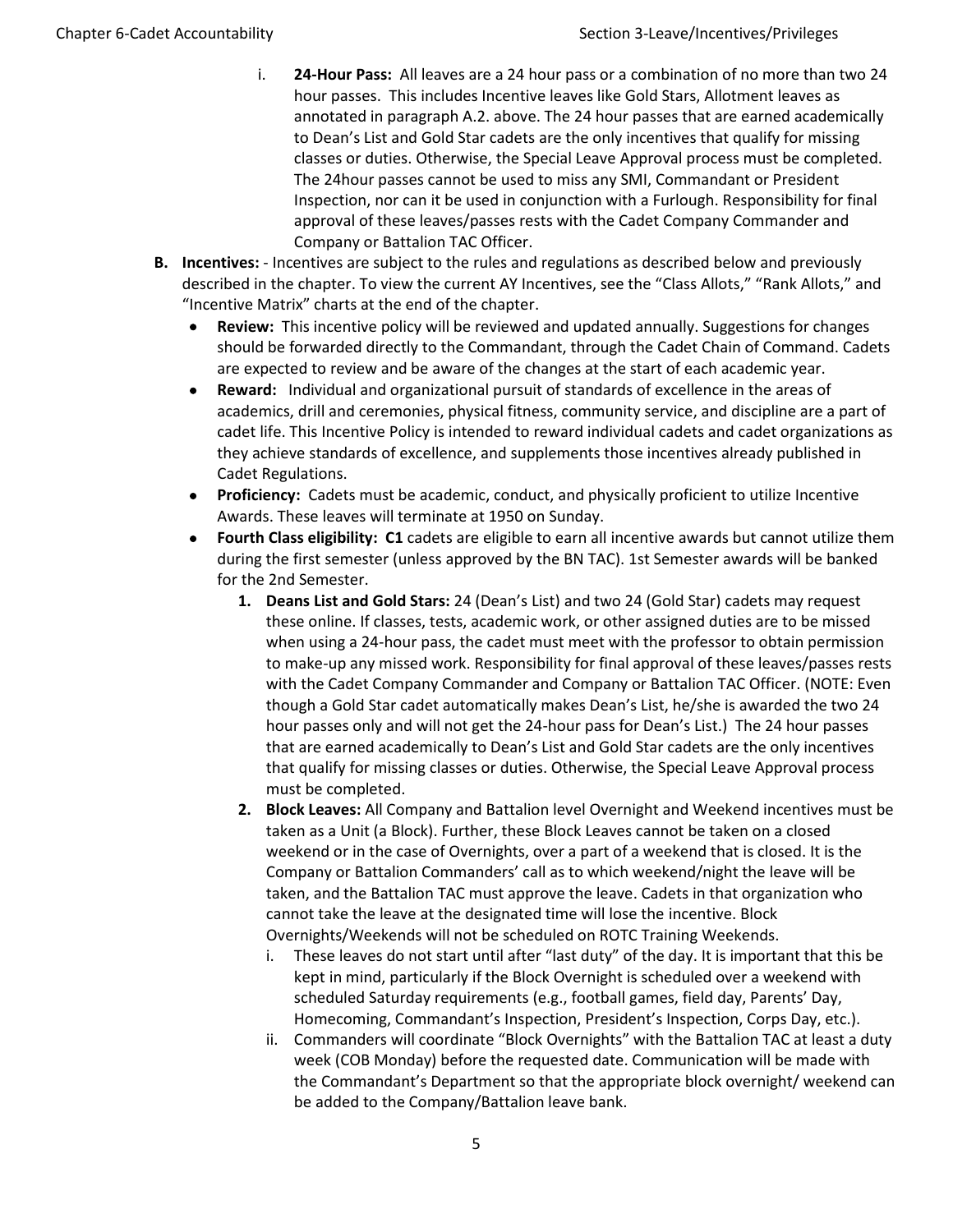- **C. Privileges:** Privileges will be reviewed by the rising chain of command and updated annually. Suggestions for changes should be forwarded directly to the Commandant, through the Cadet Chain of Command. Upon a change in policy, cadets will be notified and, subsequently, expected to review and be aware of the changes for the following school year (updates & changes will be highlighted in red for each AY).
	- **1. Class Privileges** are based on the cadet's **"C"** status. C Status is determined by the number of semesters a cadet has completed as an active member of the Corps of Cadets (Semester Study Abroad/Internship programs are included). The following table is used:

| # Semesters Completed in Corps | <b>C-Status</b> |
|--------------------------------|-----------------|
| Less than 2                    | C1              |
|                                | C <sub>2</sub>  |
|                                | C <sub>3</sub>  |
| 6                              | C4/5            |

**2. To receive the class privileges** for which they are eligible, cadets must have earned a cumulative GPA that makes them Academically Proficient, must be Conduct Proficient, and must be Physically Proficient.

#### **3. School Year Class Privileges**

- i. AUTOMOBILES:
	- a. C4/5: Authorized to register and park vehicles on Campus. Seniors are given first priority for Parking and registering. They receive the spaces closest to the barracks.
	- b. C3: Authorized to register and park vehicles on Campus. After seniors are registered,
- ii. BUILDING ENTRANCES & STAIRS:
	- a. **C4/C5** or higher: May use the front and side doors and stairs of all Campus buildings and may walk on the red tiles in Bond Hall.
	- b. **C3:** May use all doors in Capers Hall. C3 sword bearers may use the front door and stairs of Jenkins Hall but other C3s must use other doors and the rear stairs of Jenkins Hall.
	- c. **C2**: May use all doors in Capers Hall. C2 cadets may not use the front stairs of Jenkins Hall and must use other doors and the rear stairs.
	- d. **C1:** May use the east door in Capers Hall and the rear and Westside door of Jenkins Hall.
- iii. CADET ORGANIZATIONS/ACTIVITIES:
	- a. **C4/5** or higher: May join any cadet organization for which they qualify.
	- b. **C3**: May join any cadet organization for which they qualify.
	- c. **C2:** May join any cadet organization for which they qualify.
	- d. **C1:** May join any cadet organization for which they qualify AFTER academic classes begin.
- iv. CHARLESTON PASSES (CP):
	- a. **C4/5:** Seniors who are proficient are authorized Wednesday CP each week, beginning after last scheduled activity (but not before 1300 hrs.) until 2230 hrs. C4/5s are authorized an additional CP each week on Mondays beginning after last scheduled activity (but not before 1300 hrs.) until 1950 hrs.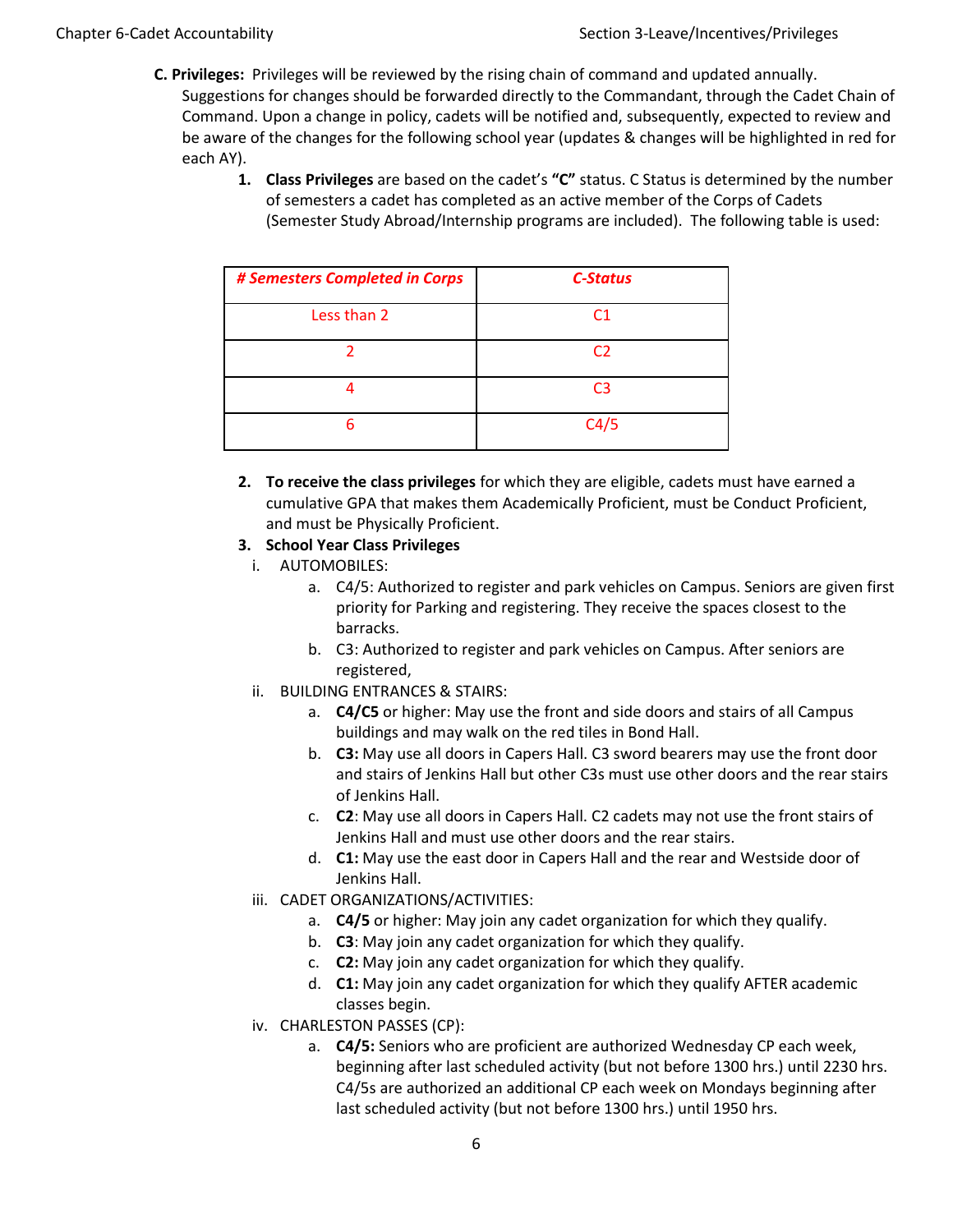- b. **C3**: Cadets w/ Gold Stars or on Dean's List, who are otherwise proficient, are authorized Wednesday CP beginning after last scheduled activity (but not before 1300 hrs.) until 2230 hrs. on Wednesday.
- c. **C2:** Cadets w/ Gold Stars or on Dean's List, who are otherwise proficient, are authorized Wednesday CP beginning after last scheduled activity (but not before 1300 hrs.) until 2230 hrs.
- d. **C1**: Cadets w/ Gold Stars or on Dean's List, who are otherwise proficient, are authorized Wednesday CP (2nd Semester ONLY) beginning after last scheduled activity (but not before 1300 hrs.) until 2230 hrs.
- v. CIVILIAN CLOTHES/BLAZER UNIFORM:
	- a. **C4/5** or higher: May depart campus for furlough in civilian clothes. C4/5 cadets are authorized to wear the Blazer Uniform on Weekends, Overnights, General Leave, and on CPs.
	- b. **C3:** May depart campus for furlough in civilian clothes. If approved and announced by the Regimental Commander, C3 cadets are authorized to wear the Blazer Uniform beginning 2nd Semester on Weekends, Overnights, General Leave, and on CPs when approved by the Regimental Commander.
	- c. **C2:** May depart campus for furlough in civilian clothes.
- vi. CLUB SPORTS:
	- a. **C4/5, C3, C2**: May go out for club sports.
	- b. **C1**: May not go out for club sports until academic classes begin (after new cadet training)
- vii. DEAS HALL: All Classes: Fitness facilities are authorized for use by all cadets on a first come, first served basis. **C1** cadets will not be restricted from using Deas Hall or any of the equipment in Deas Hall.
- viii. FOOTBALL STADIUM/GAMES
	- a. All Classes: A cadet's place of duty during a football game is either in the Corps section or in a section allowed him or her by class privileges. May not leave the stands prior to the end of the game and may do so ONLY AFTER the playing of The Citadel's Alma Mater.
	- b. **C4/5**: Only C4/5 cadets are allowed to have dates at home football games and must meet their dates at the stadium after marching with their company. Only C4/5 Cadets with dates, will sit in the Senior Date section. May leave their seats at any time to visit concessions.
	- c. **C3**: May leave their seats at any time after the end of the first half of the game to visit concessions.
	- d. **C2 and C1**: May leave their seats at any time during half time to visit concessions.
	- e. C2-C5: During Half-time authorized to visit family in the stands or suites with requirement to return to the Corp seating prior to second half kickoff.
	- f. Consumption of Beer.
		- a) Only cadets that are 21 years old or older may purchase beer at the concession.
		- b) Cadets will not purchase beer in the stands. Cadets may only purchase beer at the concessions and may not bring in beer or any alcoholic beverage from the outside.
		- c) Cadets who can purchase beer must first obtain a wristband from ID Kiosk.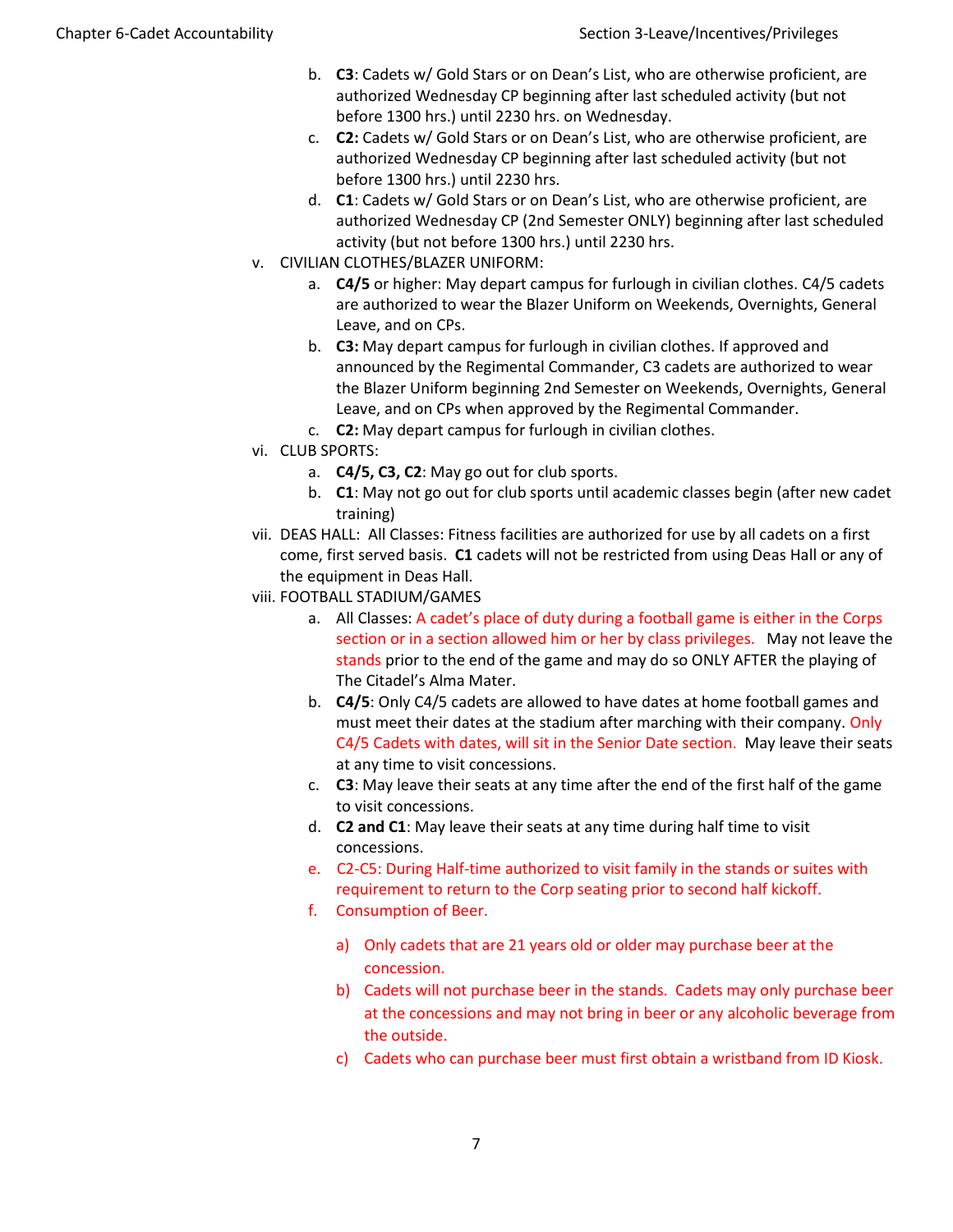- d) Cadets may not purchase or consume more than three (3) beers during the game. Each time a beer is purchased, a tab will be removed from the wristband. There are only three (3) tabs on each wristband.
- e) Cadets will not purchase beer for other cadets whether they are 21 or not.
- f) Cadets may only drink their beer in the cadet sections of the stadium or concession area.
- ix. CANTEEN: C1- There is a Canteen located next to Mark Clark Hall. C1 cadets are authorized to use the Canteen in the area of "Knob Alley" for their exclusive use.
- 11. LAUNDROMAT
	- i. All Classes: Are authorized to use the Laundromat on a first come, first served basis. **C1** cadets will not be restricted from using the Laundromat.
- 12. PARADE GROUND
	- i. **C4/5** or higher cadets as well as all mascot handlers when in the act of escorting the mascot: Are authorized to cross the parade ground.
	- ii. **C3:** If approved by the Regimental Commander, all C3 cadets are authorized to cross the parade ground 2nd semester.
- 13. QUADRANGLES
	- i. **C4/5 and C3**: Are authorized to walk across quadrangles.
	- iii. **C2:** If and when approved by the Regimental Commander, C2 Cadets are authorized to walk across the quadrangles  $2^{nd}$  semester.
- 14. PT BARRACKS FRONT SALLY PORT STAIRS
	- i. **C4/5** or higher cadets: Are authorized to use this stairwell.
	- ii. **C3 and C2** cadet sword bearers are authorized to use this stairwell.
	- iii. Other Cadets: At the discretion of the Regimental Commander.
- 15. PT UNIFORM: **C4/5** cadets: During the second semester and coinciding with the Regimental Commander granting class privileges, **C4/5** cadets are afforded the class privilege of wearing an approved t-shirt of an official Citadel chartered club or organization for individual PT within the strict confines of the campus. The office of Cadet Activities, on behalf of the Commandant, is the approval authority of the club and organizational t-shirt. This privilege includes PT shirts of the respective ROTC Departments subject to the concurrence of the PMS, PNS, PAS, and within service regulations. It also includes t-shirts issued by the Athletic Department for NCAA sports.
- 16. RANK
	- i. **C4/5** cadets will fill cadet officer positions in The Corps of Cadets.
	- ii. **C3** cadets will fill cadet sergeant positions in The Corps of Cadets.
	- iii. **C2** cadets will fill cadet corporal positions in The Corps of Cadets.
- 17. SIDEWALKS ON AVENUE OF REMEMBRANCE
	- i. **C4/5, C3, and C2**: May use these sidewalks.
	- ii. **C1:** May not use these sidewalks.
- 18. TELEPHONES; All Cadets: may possess and use a cell phone according to the policies and procedures below. Barracks rooms are not equipped with landline phone service except for Guard Rooms, and TAC offices. NOTE: Master Sergeants and above may wear one wireless communications device (e.g., cell phone, personal digital assistant (PDA), pagers, etc.) on the Duty and Leave uniforms: on the belt, either side of the body aft of the elbow. Devices will not be visible from the front and worn in such a manner as to impede the normal wear and appearance of the uniform (e.g., sagging, bunching, etc.).
	- i. REGULATION: The Citadel may regulate the possession or use of pagers, beepers, and/or cell phones by cadets while the cadets are on campus, while attending school sponsored activities, and while under the supervision and control of Citadel faculty/staff.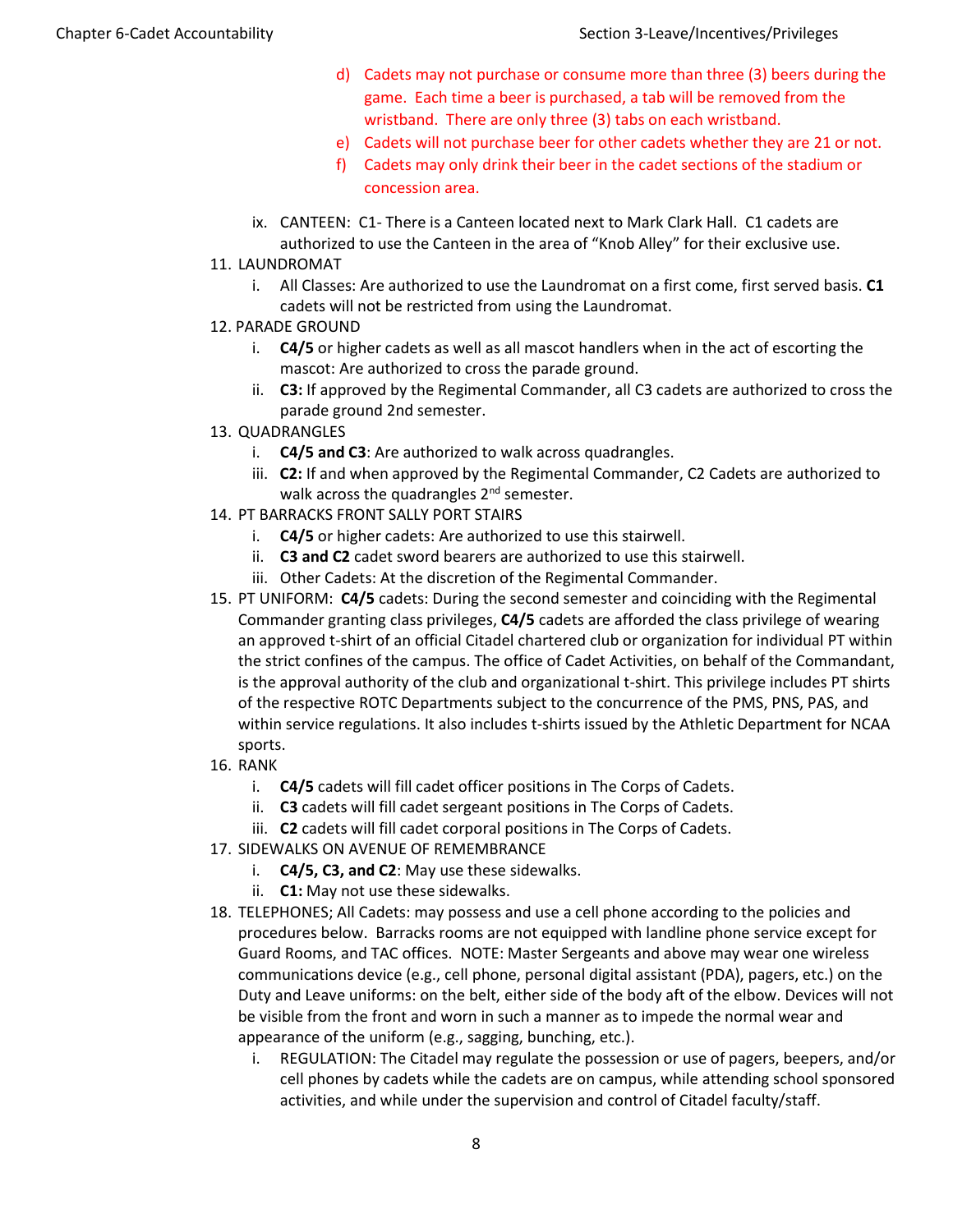- ii. USAGE: Cadets are encouraged to own and carry a cell phone at all times under the following conditions: unauthorized use outside of the barracks is prohibited unless authorized through rank position (MSG and above) for official Citadel business.
	- a. Cell phones must be kept in book bags and programmed in a non-sounding setting and remain in the "silent" or "vibrate" mode when outside of the barracks.
	- b. Messages may only be retrieved during transitional periods (i.e. before class, between classes) and must be done inside of a building, but outside of the classroom.
	- c. Other than those cadets authorized through their Chain of Command position, outgoing communications via cell phone (talking, text messaging, etc.) is restricted to INSIDE THE BARRACKS, DURING AUTHORIZED TIMES ONLY (except in the case of a declared emergency).
	- d. Cell phones (and other personal electronic devices) incorporating a camera must be turned off and out of sight in any area in which an individual has a reasonable expectation of privacy such as restrooms, locker rooms, showers, and other locations.
	- e. Beyond the basic College policy stated herein, faculty members, at their discretion, also may have strict individual policies related to personal electronic devices outlined in their syllabi in order to provide and maintain a classroom environment that is conducive to learning and the respect of others. These policies may include penalties for violation of said policy.
- iii. SERVICE: Cadets may choose any cellular service provider. AT&T and Sprint have contracted with the State of South Carolina to install antennae on The Citadel's water tower. Additionally, AT&T has negotiated with The Citadel to provide special service packages to cadets, and to provide a billing option through cadets' quartermaster accounts.
- iv. EMERGENCY NOTIFICATION: "BulldogAlert" is The Citadel's emergency notification system. This communication tool provides for rapid notification through text messaging, phone call/voice mail or email – or a combination of those - indicating a campus crisis or emergency. For those who register to receive text messages from BulldogAlert, please note that your cell phone provider may require you to accept the message and agree to any cost charged by your cell provider. Cadets can register their cell phone for BulldogAlert by logging into PAWS and updating their "BulldogAlert Emergency Contact Information." BulldogAlert allows you to select up to six telephone numbers (the cadet's and or family members) and two e-mail addresses to receive emergency alerts. Citadel phone numbers and email addresses for cadets, faculty and staff are automatically part of the emergency notification system.
- 19. TELEVISION/VCR IN ROOM (ONE 32" TV)
	- i. **C4/5** cadets are authorized to have one 32" (or less) television set with VCR/DVD player per room. Monitors for cadet computers will not exceed 27".
	- ii. The under classes are not authorized this privilege.
- 20. VENDING MACHINES IN BARRACKS
	- i. All Upper-Class Cadets may use any of the vending machines in the barracks.
	- ii. **C1:** May only use the vending machines on the first division.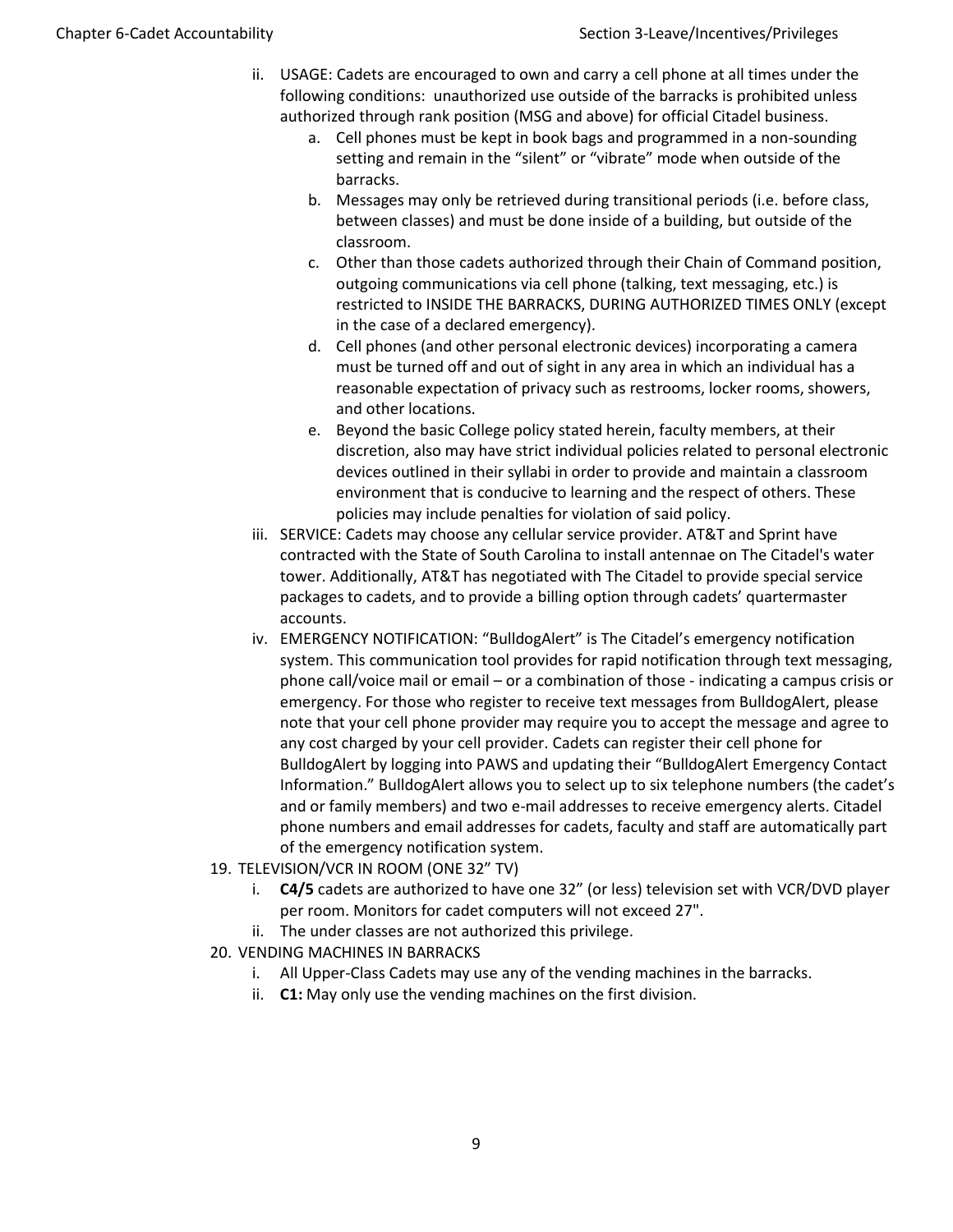## **CLASS & RANK ALLOTTED OVERNIGHTS**

## **CLASS ALLOTTED OVERNIGHTS**

|                   | <b>1st Semester</b> | 2nd Semester   |  |
|-------------------|---------------------|----------------|--|
|                   | C4/5                | C4/5           |  |
| Overnights        | 9                   | 12             |  |
|                   | C <sub>3</sub>      | C <sub>3</sub> |  |
| <b>Overnights</b> | $\overline{4}$      | 7              |  |
|                   | C <sub>2</sub>      | C <sub>2</sub> |  |
| <b>Overnights</b> | 3                   | 3              |  |
|                   | C1                  | C1             |  |
| <b>Overnights</b> | $\mathbf 0$         | 3              |  |

## **OR-**

## **RANK ALLOTTED OVERNIGHTS**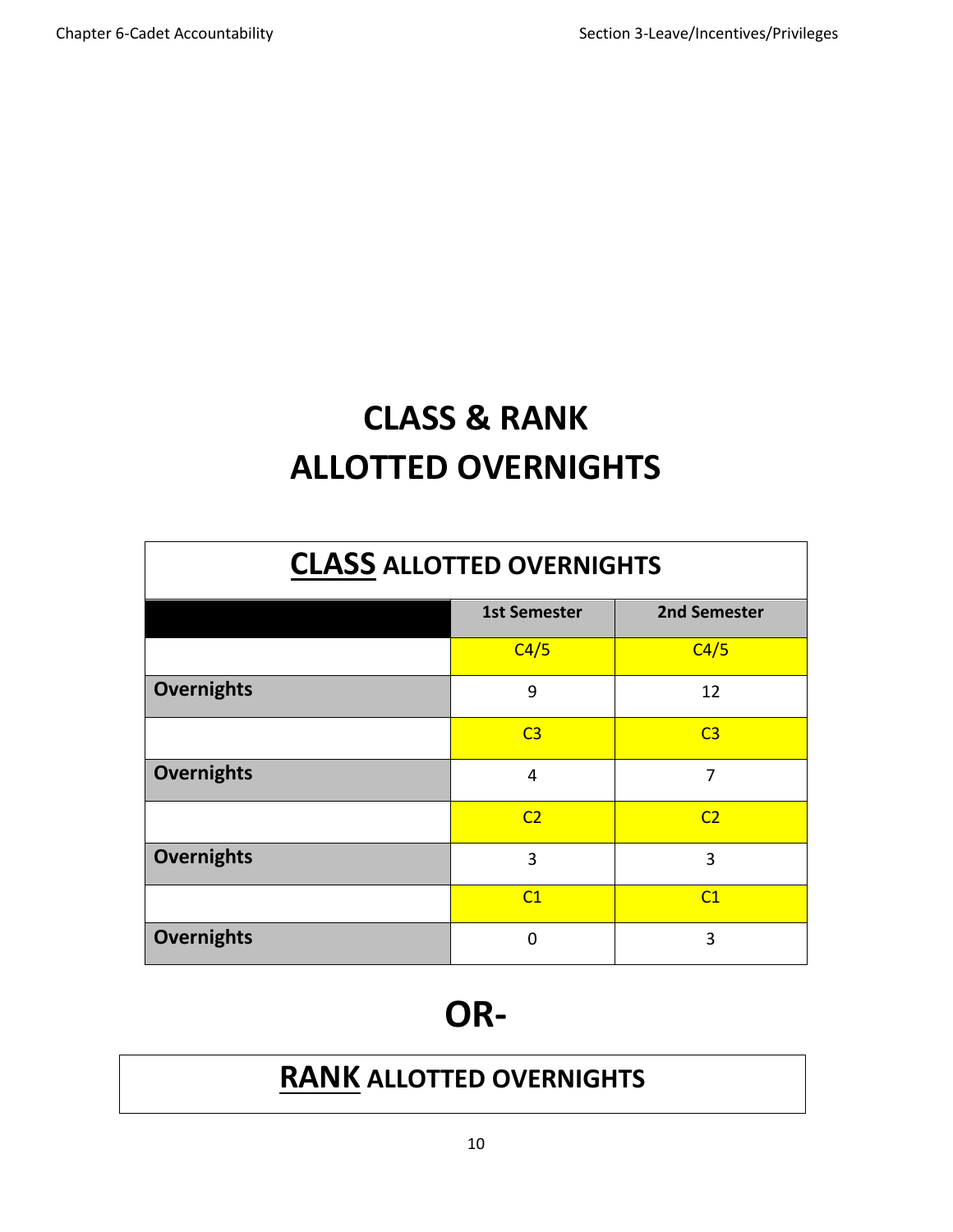|                   | <b>1st Semester</b>        | 2nd Semester        |  |  |
|-------------------|----------------------------|---------------------|--|--|
|                   | <b>Cadet Officer- C4/5</b> | Cadet Officer-C4/5  |  |  |
| <b>Overnights</b> | 12                         | 15                  |  |  |
|                   | <b>Cadet NCO-C3</b>        | Cadet NCO-C3        |  |  |
| <b>Overnights</b> | 6                          | 10                  |  |  |
|                   | <b>Cadet CPL-C2</b>        | <b>Cadet CPL-C2</b> |  |  |
| <b>Overnights</b> | 4                          | 6                   |  |  |